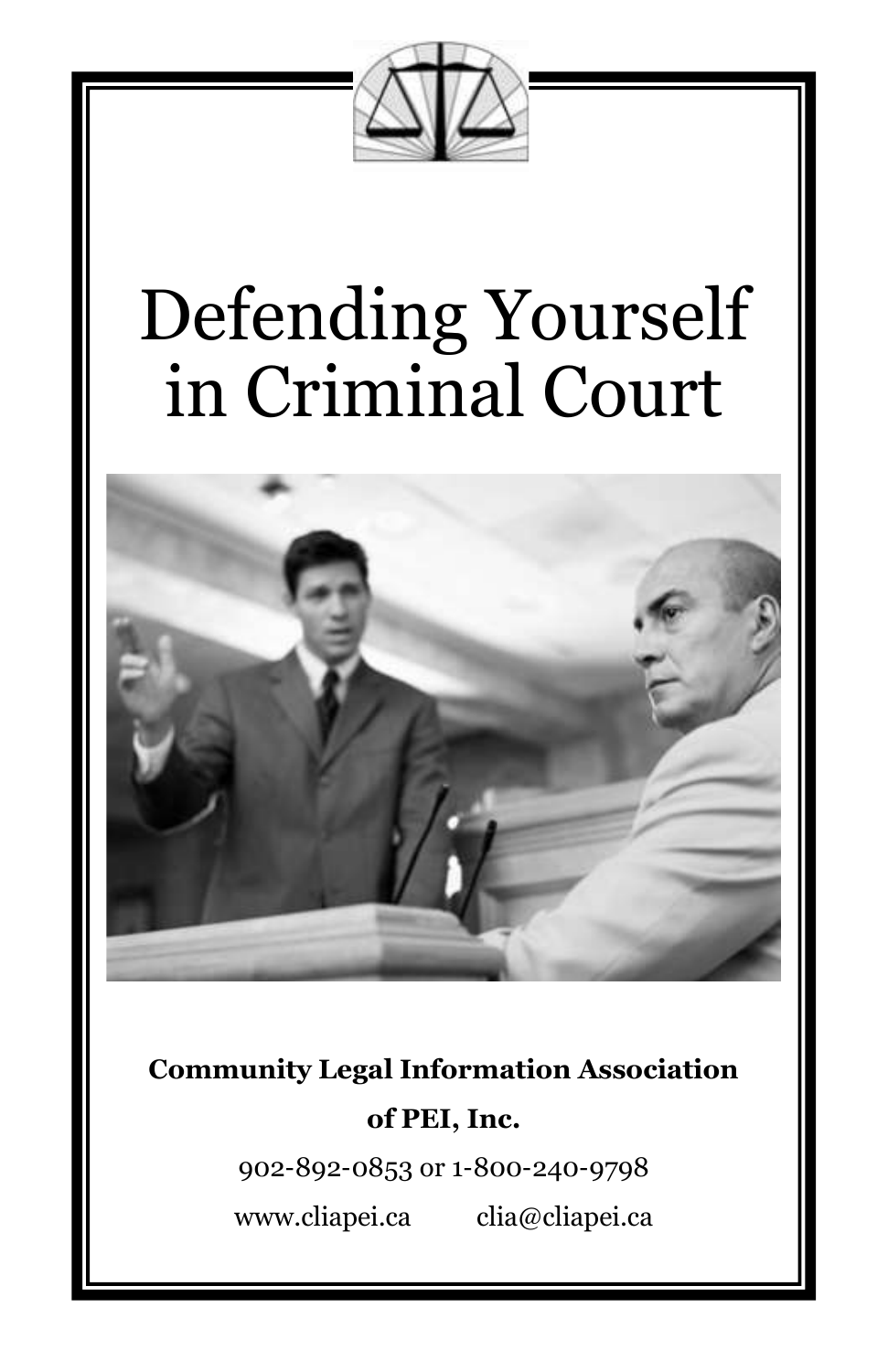



## **Defending Yourself in Criminal Court**

If you are charged with a criminal offence, certain federal offences, or a provincial offence, you will have to go to court to defend yourself against the charge. You can go to court with a lawyer to defend you or you can defend yourself.

It is important to get legal advice if you are charged with a criminal offence. If you are convicted you will have a criminal record and you may have to serve probation, pay a fine or spend time in jail.

If you cannot afford a lawyer, you can apply to Legal Aid to see if you qualify to have a free legal aid lawyer represent you. Legal Aid Offices are in Summerside (902-888-8219) and Charlottetown (902-368-6043).

If you do not qualify for legal aid, you can have a short consultation with a lawyer by calling the Lawyer Referral Service at 1-800-240-9798 or 902-892-0853. You can also use the Yellow Pages to find a lawyer to defend you in court.

There are things you must know if you decide to go to court without a lawyer. The criminal trial procedure can be complicated. Defending yourself in court is not easy. You will be at an immediate disadvantage because you may not know the law or how the courts operate.

This pamphlet explains how a typical criminal trial proceeds through the courts. The information in this pamphlet is not a substitute for legal advice.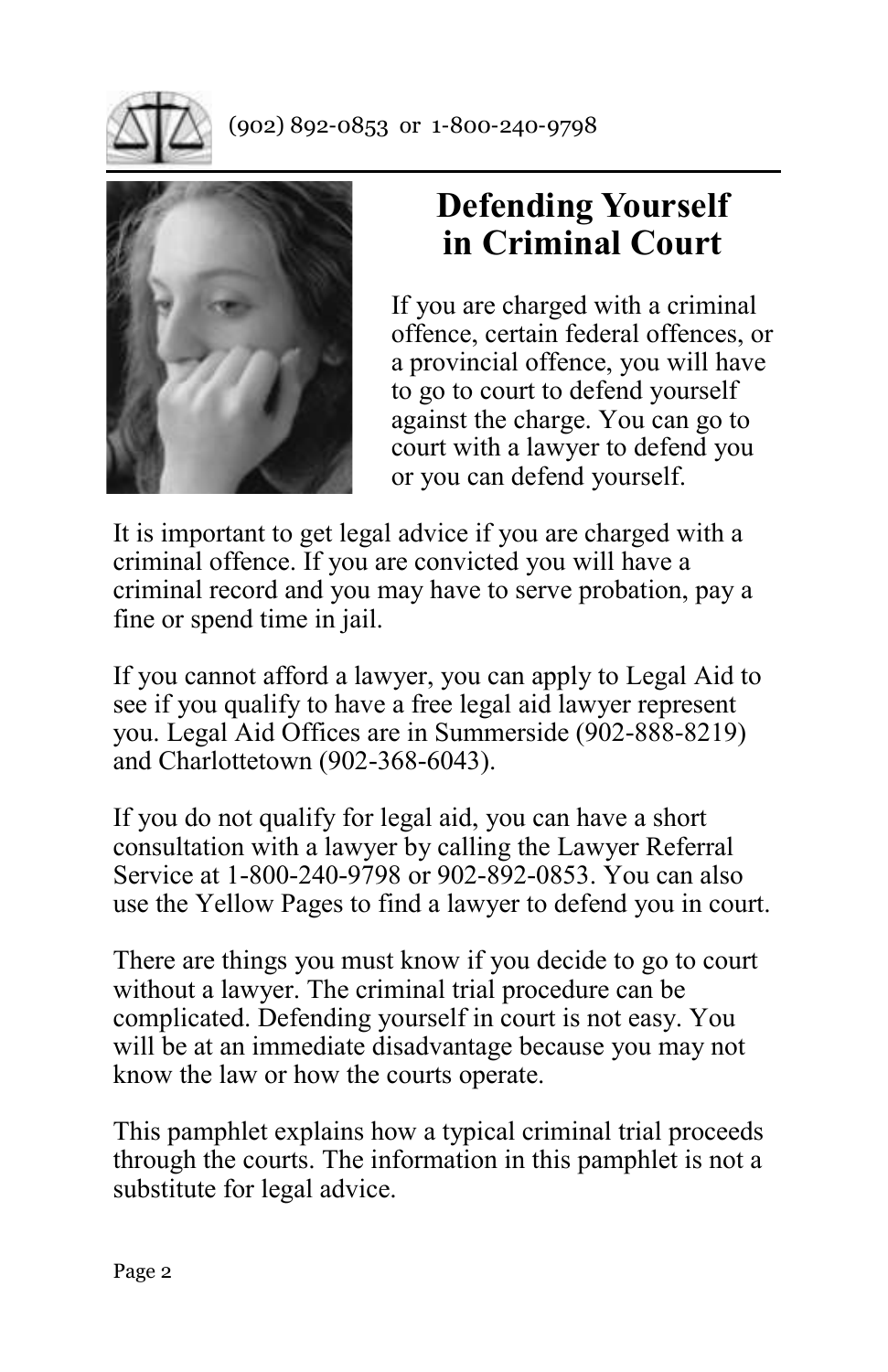

#### **The Charge**

The police will have filed a document with the court called the "Information". This describes the charge against you. The police provide the "Information" along with a copy of the disclosure (details of the evidence they have against you) to the crown prosecutor. You can contact the crown prosecutor's office and ask to see a copy of the evidence against you. Sometimes they will not be able to give you a copy of everything but will tell you how you can see it (for example you may have to go to the police station to see video statements). You should bring identification with you so they know you are the person who is actually charged. For charges in Kings and Queens County you can contact the Charlottetown Crown Attorney's office by calling 902-368-4595. For charges in Prince County you can contact the Summerside Crown Attorney's office at 902-888-8213.

#### **Get Information**

To read the Act or regulation under which you are charged, go to a public library, the barristers' library at the courthouse, the government of Canada's website at **www.justice.gc.ca** or the government of Prince Edward Island's website at **www.gov.pe.ca**. You may also wish to call the Lawyer Referral Service at 1-800-240-9798 or 902-892-0853 for a one-time appointment with a lawyer.

#### **Your First Appearance in Court**

For most provincial offences you will have been given a ticket. If you wish to contest the charge you will have to go to the courthouse before the date stated on the ticket and tell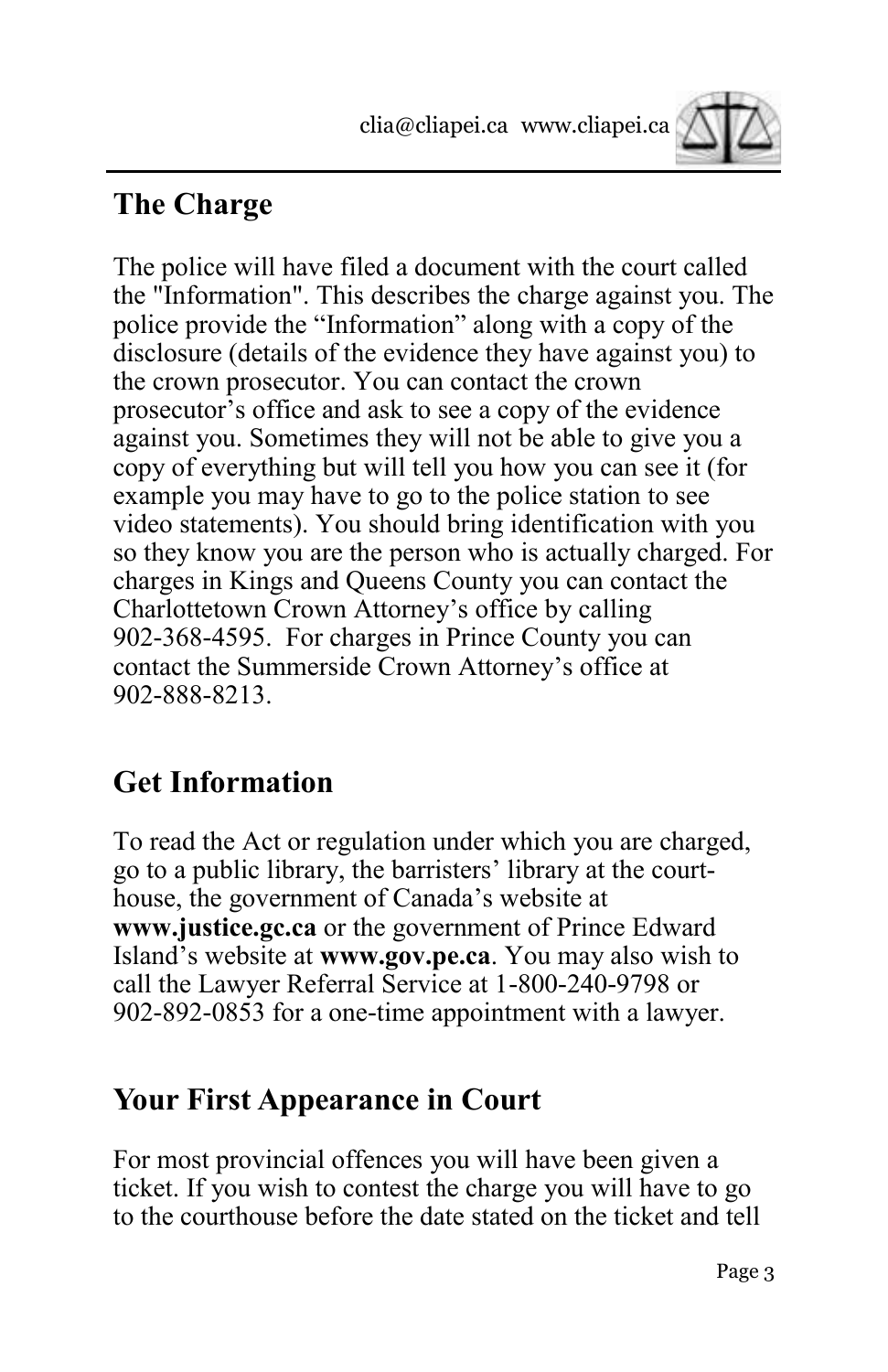

the clerk that you are pleading not guilty. The clerk will give you a court date for your trial.

If the police gave you the court date, your trial will not take place the first time you go to court. This appearance is for the reading of the charge. Be on time and sit inside the courtroom. When your name is called, go to the front of the courtroom. The Clerk of the Court or the Judge will read the charge to you and ask you if you understand it. If you do not understand, say so and it will be explained to you.



Crimes are divided into "summary conviction" (less serious offences) or "indictable" (more serious offences), or sometimes they are a combination of the two called "hybrid" offences. What happens next depends on the type of crime you have been charged with.

#### **Summary Conviction Offences**

If you are charged with a summary conviction offence, the charge will be read to you and the Judge will ask you if you plead guilty or not guilty. If you think you are innocent or want to see if the charge can be proved against you, plead "not guilty". If you wish to plead guilty, do so. It is a good idea to talk to a lawyer before making this decision.

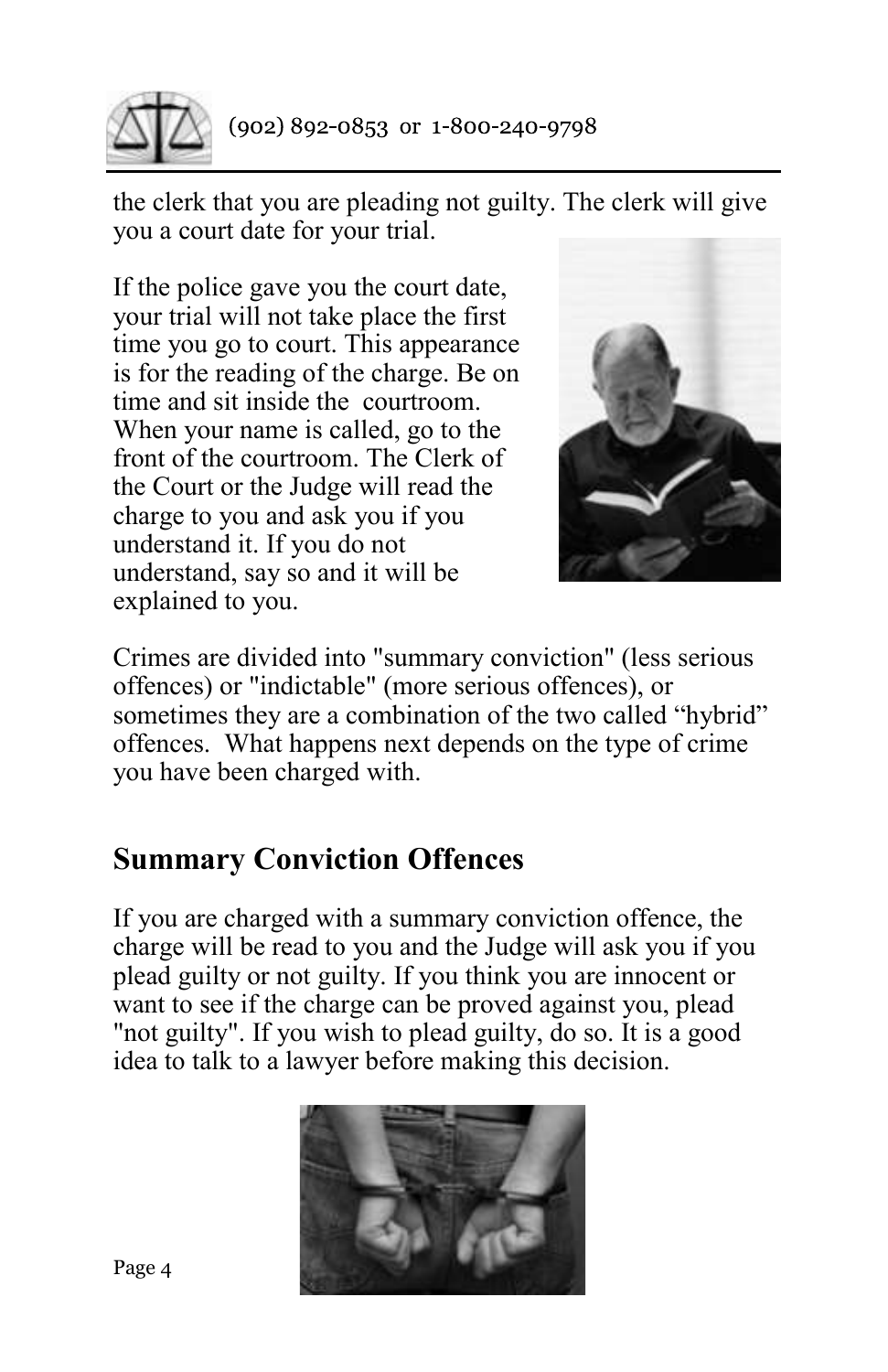

#### **Indictable Offences**

Some indictable offences are dealt with in the same way as summary conviction offences. These are called absolute jurisdiction offences. For other indictable offences, a different type of procedure takes place. After the charge is read to you, the court will ask you how you want to be tried. This is called your election.

You have three options:

- 1. to be tried by a Provincial Court Judge;
- 2. to be tried by a Supreme Court Judge sitting alone (without a jury); or
- 3. to be tried by a Supreme Court Judge with a jury.

After the three options are read to you, you will be asked if you understand your election. If you do not understand, say so and the options will be explained to you.

If you do understand, say "yes". You will then be asked for your choice of procedure. At this point tell the Judge how you want to be tried.

If you choose to be tried by a Provincial Court Judge, you will be asked how you plead to the charge, either guilty or not guilty. If you plead not guilty, a date will be set for your trial.

If you choose to be tried by a Supreme Court Judge with or without a jury, you will have to tell the Judge if you want to have a preliminary inquiry or not. You can decide if you want one and which witnesses you want to hear from after looking at your disclosure. If you do want to have a preliminary inquiry, you must fill out a form ("Form A") that you give to the crown prosecutor and the court telling them which issues you want to hear about at the preliminary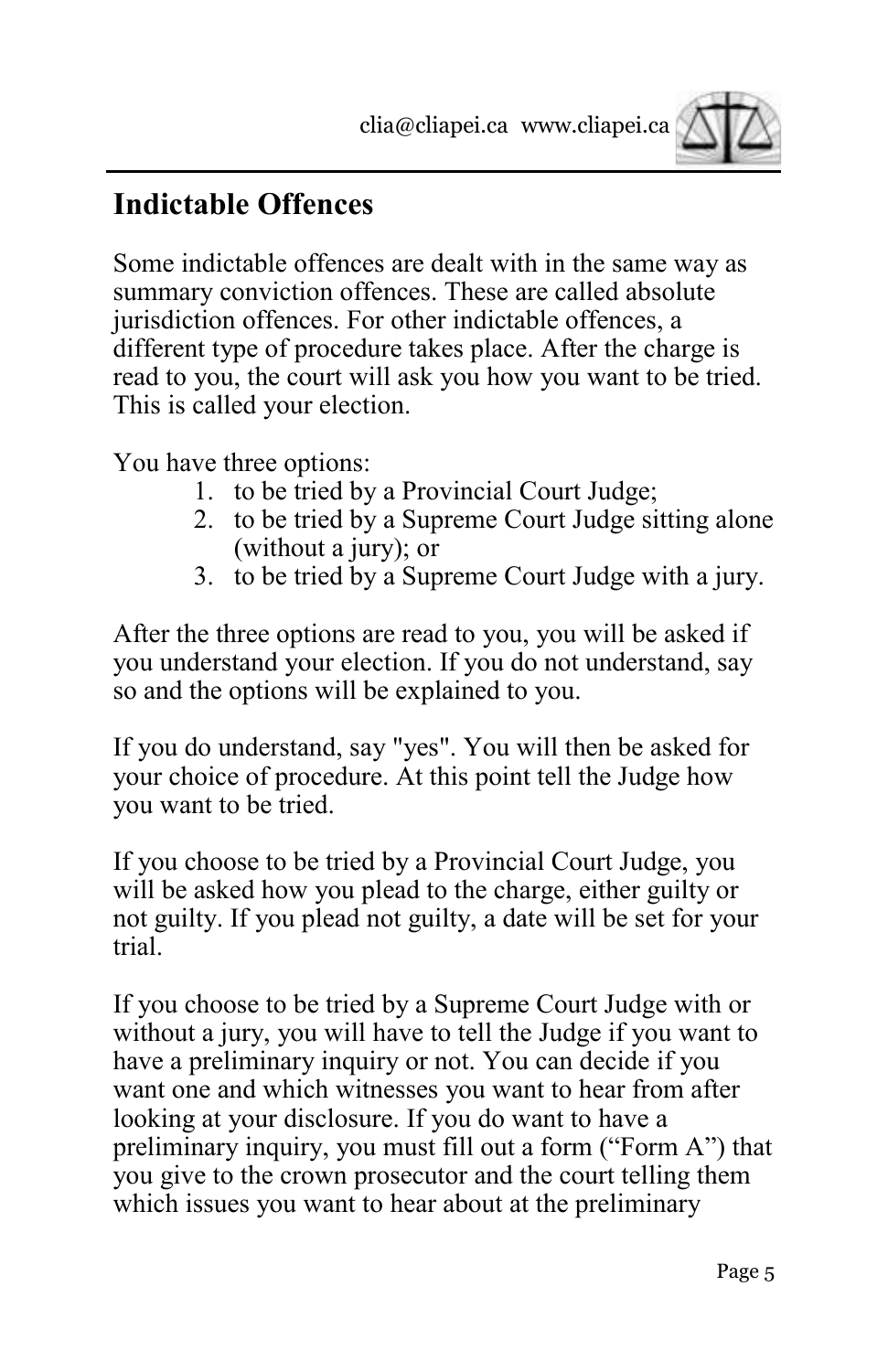

inquiry and which witnesses you wish to hear from at the preliminary inquiry. You can obtain a copy of this form in advance from the clerk of the Provincial Court where your matter is being heard. After you have provided the completed form to the prosecutor and the court, a date will be set for your preliminary inquiry.

## **The Preliminary Inquiry**

A preliminary inquiry is like a trial, but the court does not find you guilty or not guilty. Instead, the Judge listens to some of the evidence against you to see if there is enough evidence to go ahead with a trial. If the Judge decides there is not enough evidence, this usually means the charge against you will be dropped. If there is enough evidence, you will be given a date to appear in the P.E.I. Supreme Court where you will be asked to plead guilty or not guilty. If you plead guilty, another date will be set for your sentencing. If you plead not guilty, a date for your trial will be set.

## **Pleading Guilty**

If you plead guilty there will be no trial. The Judge will ask you a few questions (called a "plea inquiry") to make sure that you are pleading guilty voluntarily and that you understand the possible consequences of your plea. The Judge will then ask the Crown Attorney to give the facts that make up the charge. The Crown Attorney will also tell the Judge about your criminal record, if you have one.

After the Crown Attorney has finished speaking, the Judge will ask you if you have anything to say. If you do not agree with the facts or what was said about your criminal record, tell the Judge at this time. If you disagree with the facts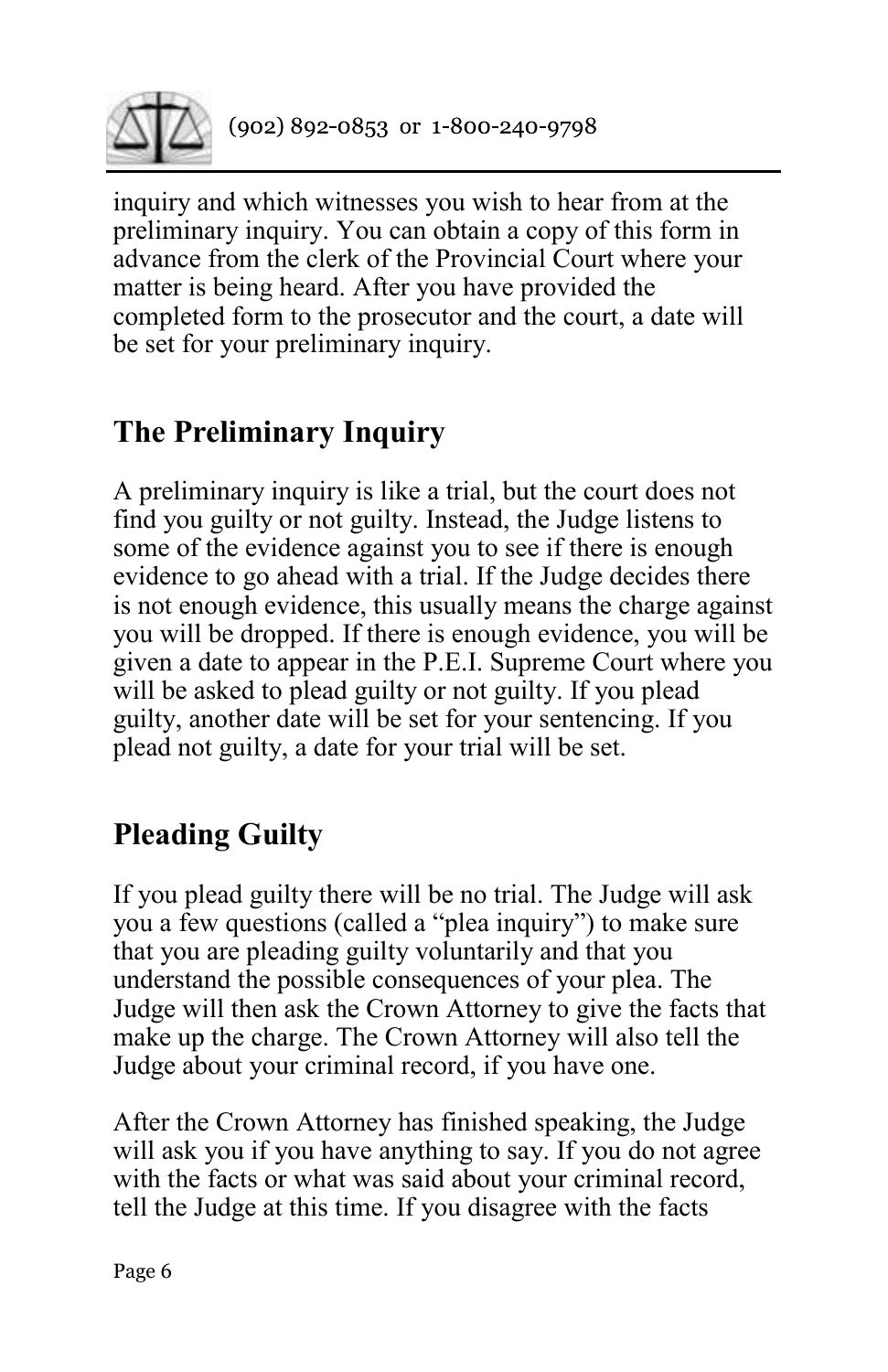

presented, the court may hold a hearing to determine what the true facts are.

This is also the time to tell the Judge any special circumstances about your case and to bring up any other factors that may be relevant. After the Judge hears from you, he or she can either sentence you immediately or ask for a pre-sentence report and postpone sentencing to another day. A pre-sentence report is prepared by Probation Services and explains your background. For further information about sentencing, you may wish to read the pamphlet "Sentencing" which is available from CLIA at 902-892-0853 or 1-800-240-9798 or at www.cliapei.ca

#### **Pleading Not Guilty**

Entering a not guilty plea means that your case will go to trial at a later date. If the date suggested is not a good one for you, tell the Judge why it is not good. It will then be up to the Judge to decide whether to go ahead and set the trial for that date or arrange for another day.

### **Preparing for Trial**

Prepare for your defence as soon as possible. Complete preparation is essential. Sometimes the date for trial is months away, so make detailed notes about what happened immediately (all your note pages should be dated and signed). These notes are to refresh your memory. You cannot read from them in court. It is a good idea to put any documents or evidence you may need for your trial in a safe place.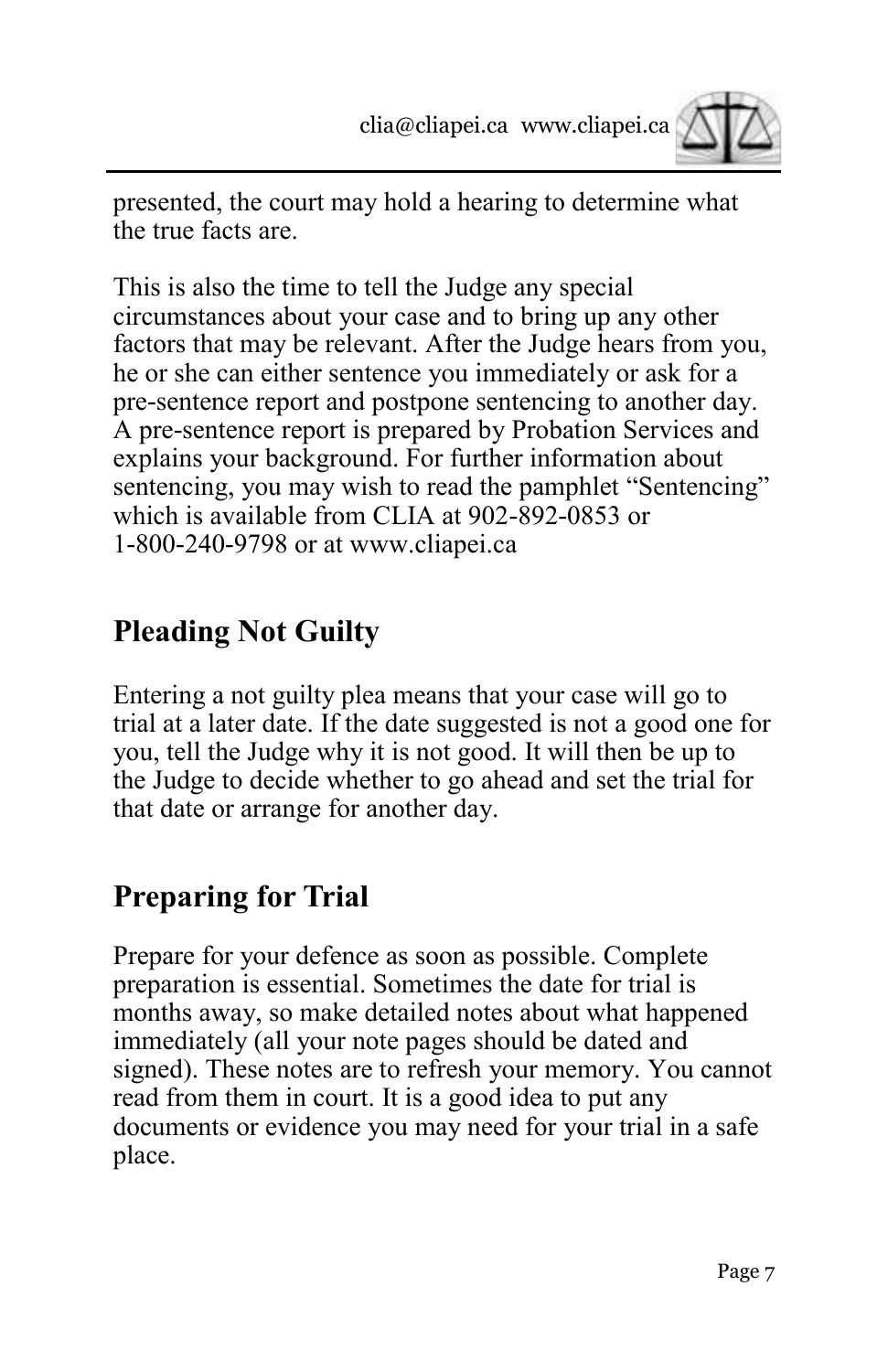

#### **Your Witnesses**

If there are any witnesses who can be helpful to your case, contact them now and ask them to be at your trial. Ask them to make notes of what they remember and to give the notes to you to keep. If you don't think they will come to court voluntarily or if they need to explain to their employer why they need time off from work, you can ask the court officials to issue a subpoena. A subpoena is a document from the Court ordering a person to come to the trial to give evidence. The Sheriff can serve (deliver) the subpoena and you will have to pay a fee for this. You may want to give your witnesses a pamphlet called "A Guide for Witnesses", available from CLIA at 902-892-0853 or 1-800-240-9798 or at www.cliapei.ca.

Before the day of your trial, it's a good idea to go to court to watch other cases to see how the court system works.

## **The Trial**

On the day of your trial, bring any documents or items that will help your case. You may also want to bring a pen and paper for making notes. Make sure your witnesses will be there. Be neatly dressed and on time. Sit inside the courtroom.

A Judge of the Provincial Court is called "Your Honour", "Sir" or "Madam". If your trial is in the Supreme Court, call the Judge "My Lord", "My Lady", "Sir" or "Madam". You must always treat the Judge with respect, even if you don't agree with what is said or done in court.

At the beginning of your trial, the clerk will call your name and will read the charge or charges against you. You will be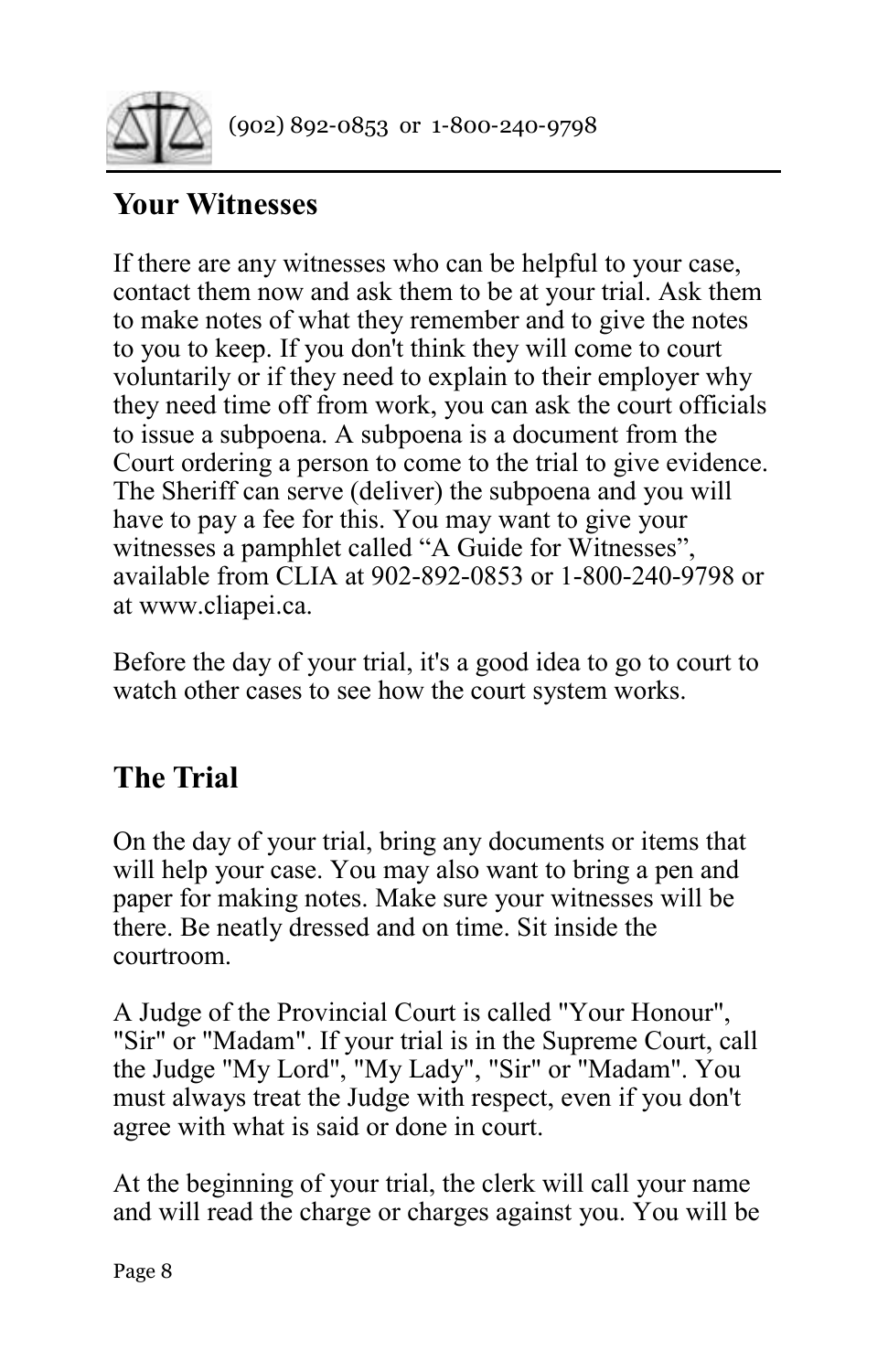clia@cliapei.ca www.cliapei.ca





asked if you are ready to have your trial and you will be asked to sit at the table in front of the Court. If you wish to change your plea to guilty, tell the court at this time.

If you are not ready to go ahead with your trial (for example, an important witness is not present), you may ask the Judge for an adjournment to another day. The Crown Attorney may also ask for an adjournment. You can oppose the Crown's request by telling the Judge why you do not want an adjournment (for example, a witness will be unable to attend on another day). The Judge may or may not grant an adjournment so you should be prepared to proceed on that day.

Either you or the Crown Attorney may ask the Judge to have all the witnesses leave the Courtroom while they are waiting to give their evidence. This prevents one witness from hearing what is said by the other witnesses.

#### **The Crown Attorney's Witnesses**

First, the Crown Attorney calls the witnesses for the Crown. Listen carefully to the testimony and take notes. Do not interrupt even if you disagree with what a witness is saying.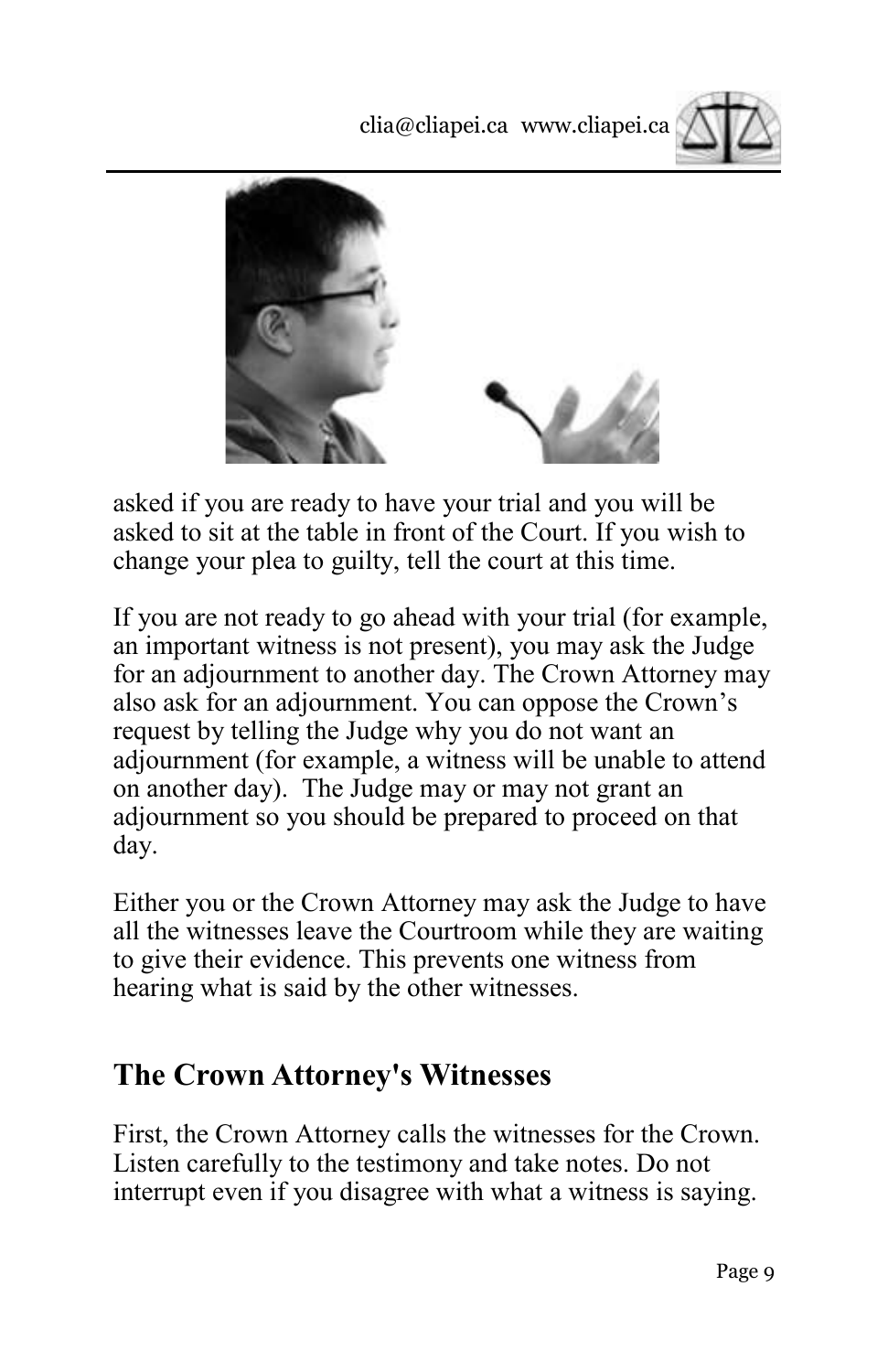

(902) 892-0853 or 1-800-240-9798



When the Crown Attorney finishes with each witness for the Crown, it is your turn to ask questions. This is called crossexamination. The purpose of cross-examination is to help your case. If there is nothing to be gained by asking questions, then you should say, "No questions of this witness".

Cross-examination is your opportunity to test the strength of what has been said by the witness. The questions you ask should be designed to bring out answers that will help you. You may want to show that a witness is mistaken, or was not in a position to see all that he or she reported, or is interested in the case for personal reasons (for example, has a grudge against you, or is a friend of the other side).

Most often witnesses are truthful and tell things as they remember them. You are not permitted to argue with them. Cross-examination is not the time for you to give your own version of the facts. Your opportunity to present your case will come later in the trial.

If you bring out new information in cross-examination the crown can then ask some more questions about that new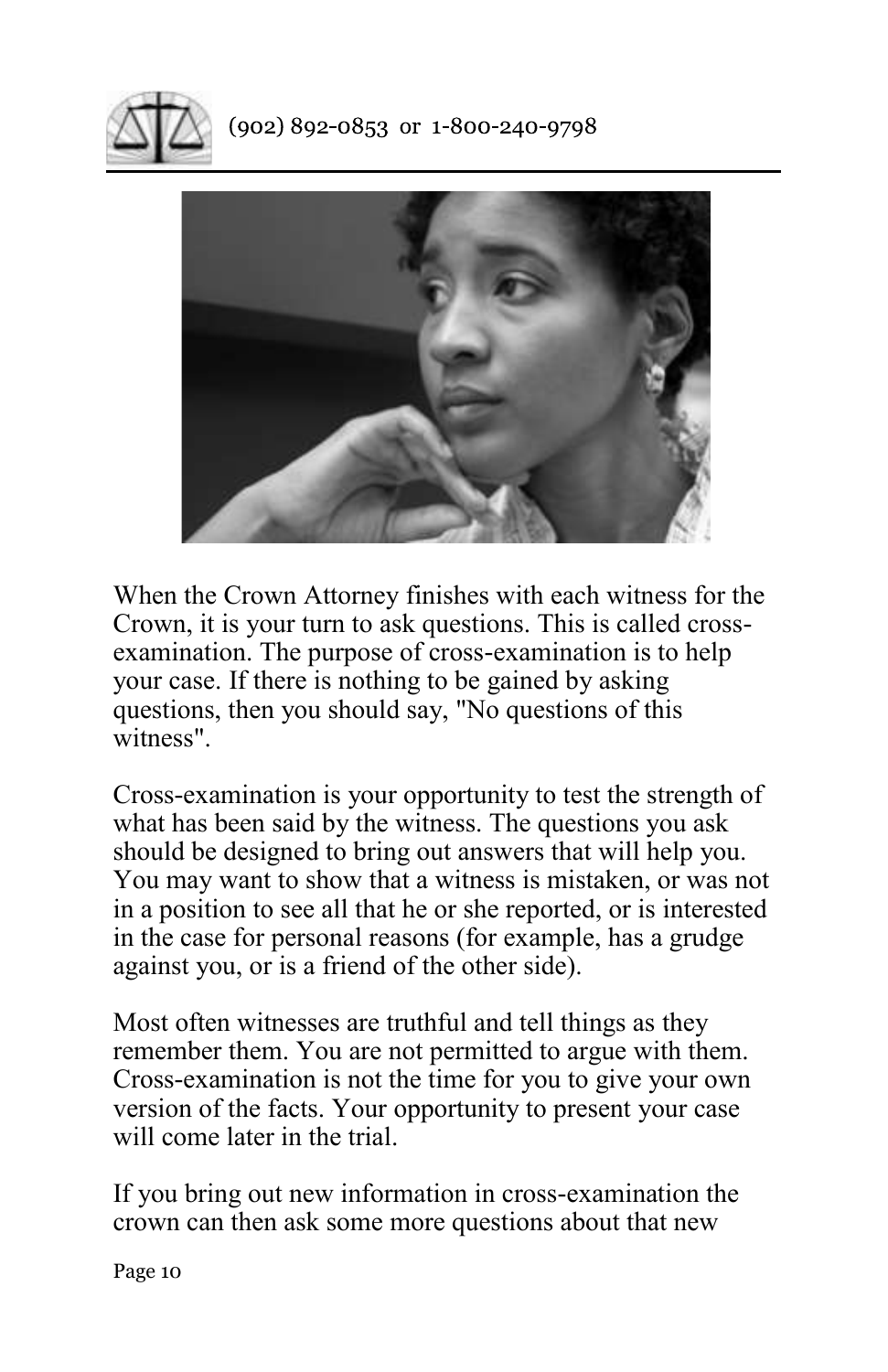

information - this is called "redirect". You will not be able to ask that witness any questions after the crown has done their redirect.

#### **Your Witnesses**

Once you and the Crown Attorney have finished questioning all the witnesses called by the Crown, the case for the Crown is closed. It is now your turn. It is important to know that you do not have to present any evidence to the court. You do not have to take the witness stand if you do not want to. It is up to the Crown Attorney to prove that you are guilty beyond a reasonable doubt, not for you to prove that you are innocent.

The Judge will ask you if you wish to call evidence. If you wish to tell your side of the story, or if you have witnesses, this is where you start. If you choose to give evidence yourself, you will have to take the witness stand and be sworn, or make a solemn affirmation, to tell the truth. You will be asked to tell your story. It is often best to start at a time just before the incident and tell your story in a logical and orderly manner. You may want to tell the court where you were, what you were doing, who you were with, whether you had anything to drink, etc. Then tell the Judge what you know about the charges. You may also tell the court about your dealings with the police, and whether you were given your rights under the *Charter of Rights and Freedoms* if this is important to your case.

If you give evidence yourself, the Crown Attorney has the right to cross-examine you and test the strength of your story. If you have a previous criminal record, the Crown is entitled to ask you about that record while you are on the witness stand.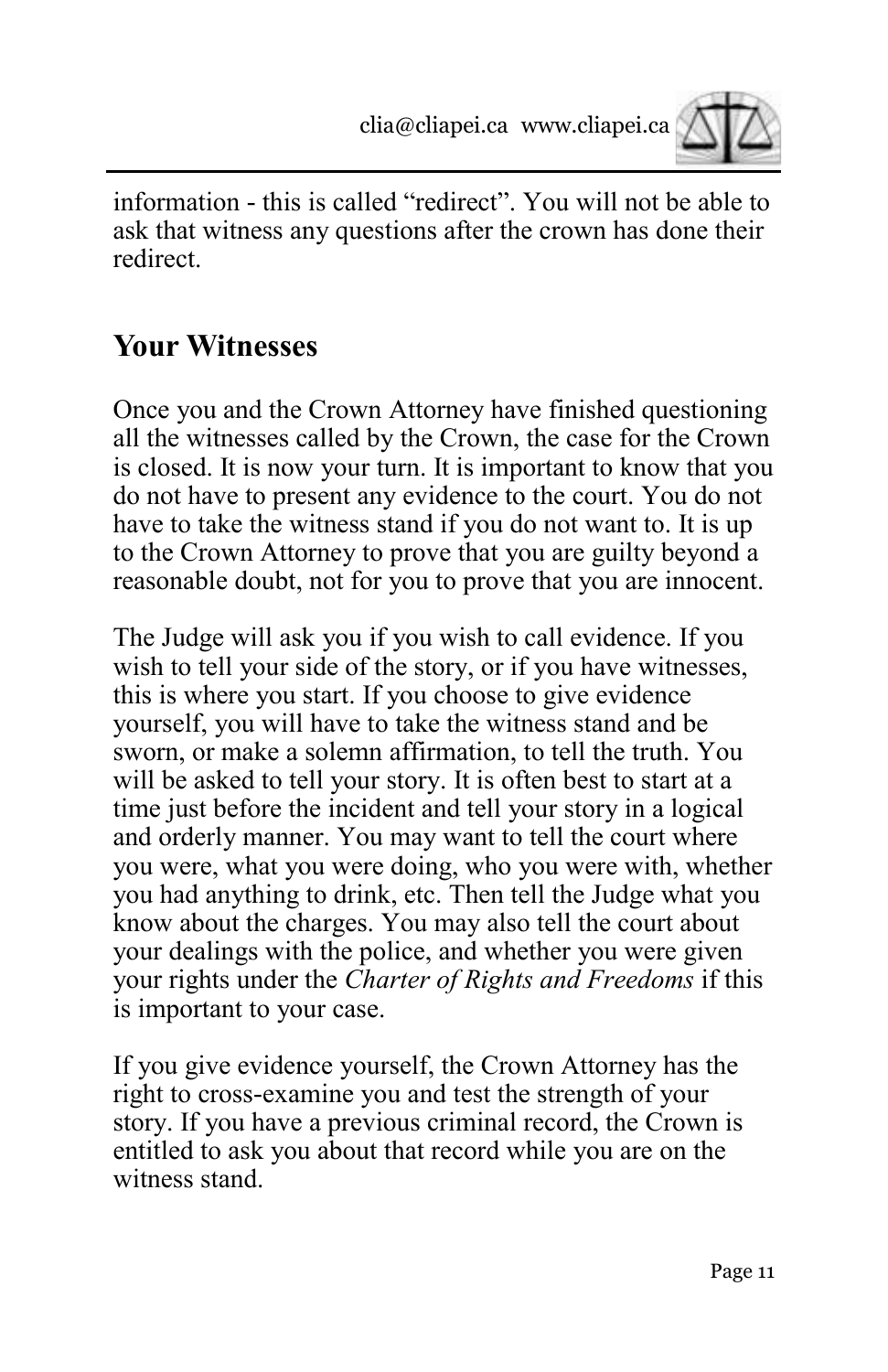

When you call your witnesses, ask them questions that will help them tell the Judge what they know. Ask your questions in a logical way to help the witnesses tell their story clearly. Do not make statements and ask the witnesses if they agree or disagree. Once you are done, the Crown Attorney has a chance to cross-examine the witness. Again if there is anything new brought up in cross examination you have the right to ask questions about that new evidence only.

#### **Summation**

After all your witnesses are finished, or if you are not presenting any evidence at the end of the Crown's case, you and the Crown Attorney will have the opportunity to address the Judge from your tables. This is called the summation. If you presented evidence, you go first. If you did not call any witnesses or take the stand yourself, the Crown goes first. This is the time both you and the Crown Attorney will be able to speak to the Judge about the strengths or weaknesses of the case against you.

You cannot give new evidence in the summation. You may refer to evidence that has already been given under oath, say whether it should be believed, whether it proves any wrongdoing by you, and whether all the evidence together is strong enough to convict you. Whoever speaks first in the summation has the right to comment on what the other person has said after both summations.

#### **Judge's Decision**

Once you and the Crown Attorney are finished, the Judge, or the Jury if the trial is before a Judge and Jury, will consider the matter and decide whether you are guilty or not guilty of the charge.

Page 12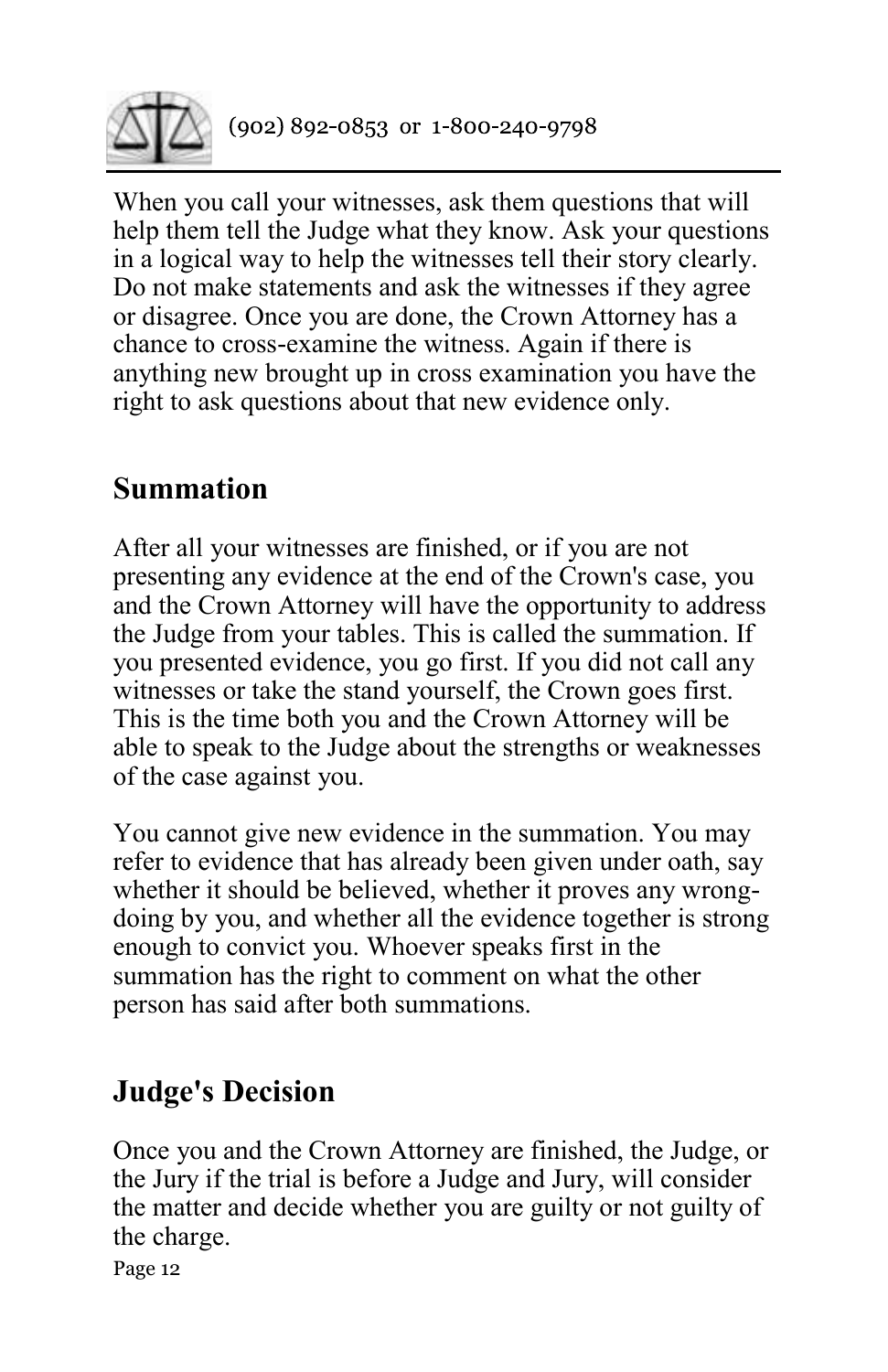





Sometimes court is adjourned. If the Judge, or Jury think the charge against you has not been proven, you will be acquitted. That is usually the end of the matter. If the Judge, or Jury think the charge has been proven beyond a reasonable doubt, you will be found guilty.

#### **Sentencing**

If you are found guilty and convicted, the next thing that happens is that the Judge decides on an appropriate sentence. The Judge may sentence you after hearing some personal background information (such as your age, education, employment), or the Judge may adjourn to a later date to allow a pre-sentence report to be prepared by a probation officer. In some cases, the Judge may remand (put) you in custody until the day set for your sentencing.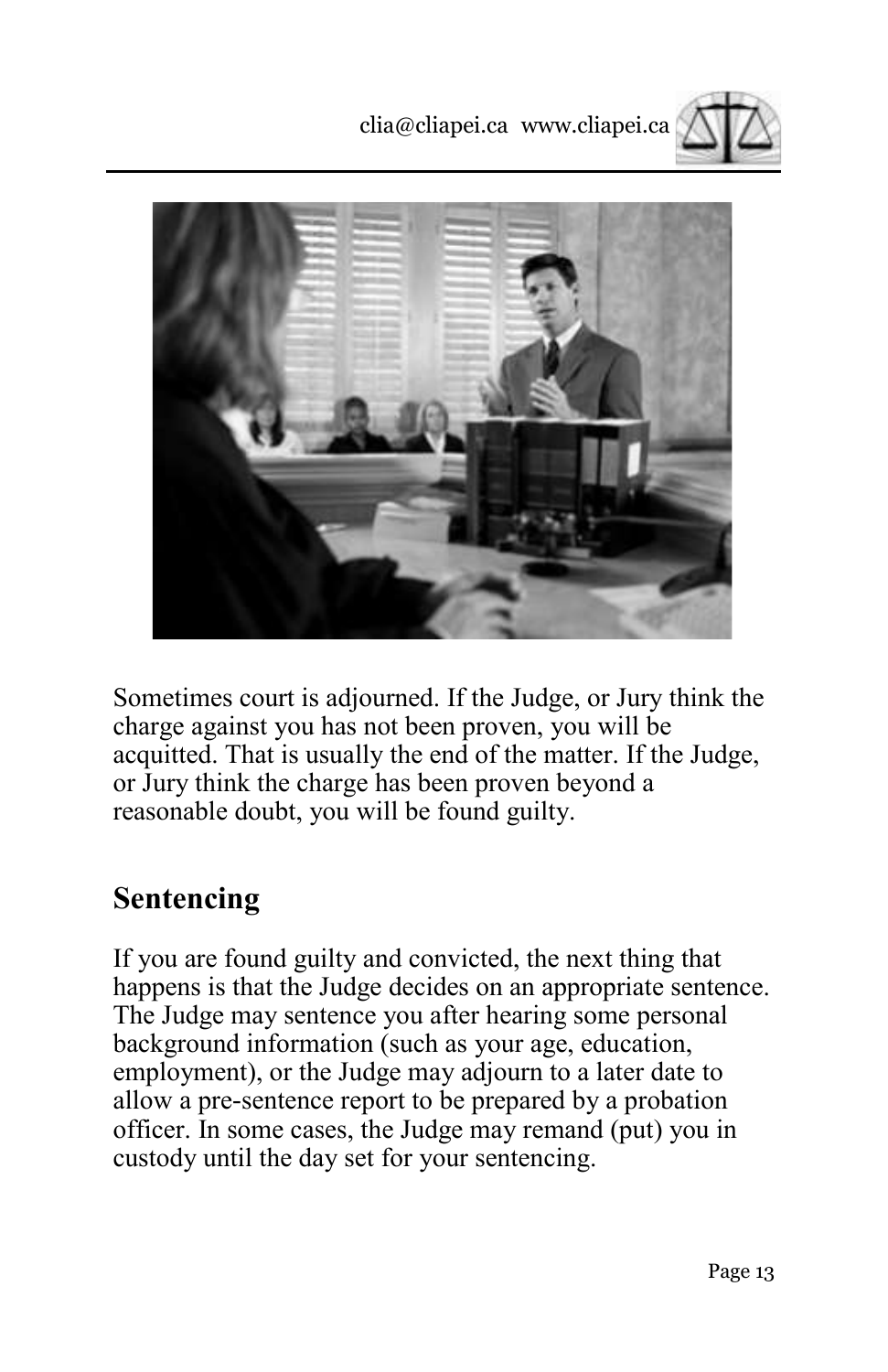

## **Appeals**

You cannot appeal because you do not like the decision. Appeals are based on errors in law, in procedures or in paperwork. If you are convicted and you believe a serious error was made, you can appeal either your sentence or the conviction and sentence to a higher court. This must be done within thirty days of the Judge's decision. If you wish to appeal, make sure you have good legal reasons on which to base your appeal. You need to talk to a lawyer for legal advice. This is a technical area of law with many complex rules and documents which have to be filed. Even if you have good reasons for an appeal, your appeal may never be heard if you don't follow the proper appeal procedures.

The information in this pamphlet is very brief and very general. It is not a substitute for legal advice. It does not cover everything that may arise during a trial. If problems arise at trial, or if something happens in Court that you don't understand or think is right, tell the Judge. The Judge is there to protect your rights as well as to make a decision in the case. However, the Judge is not your lawyer and cannot give you advice about what to do.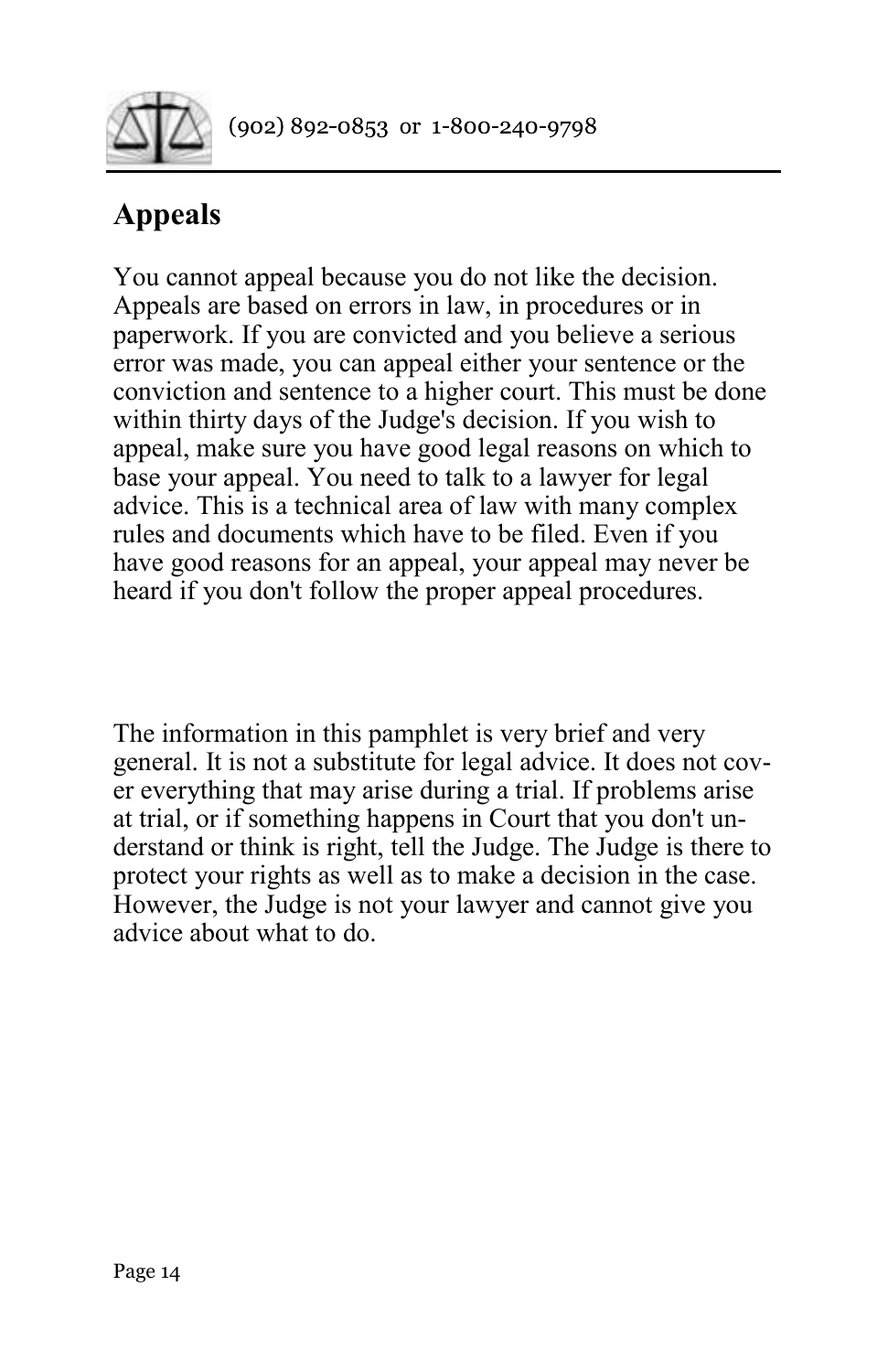